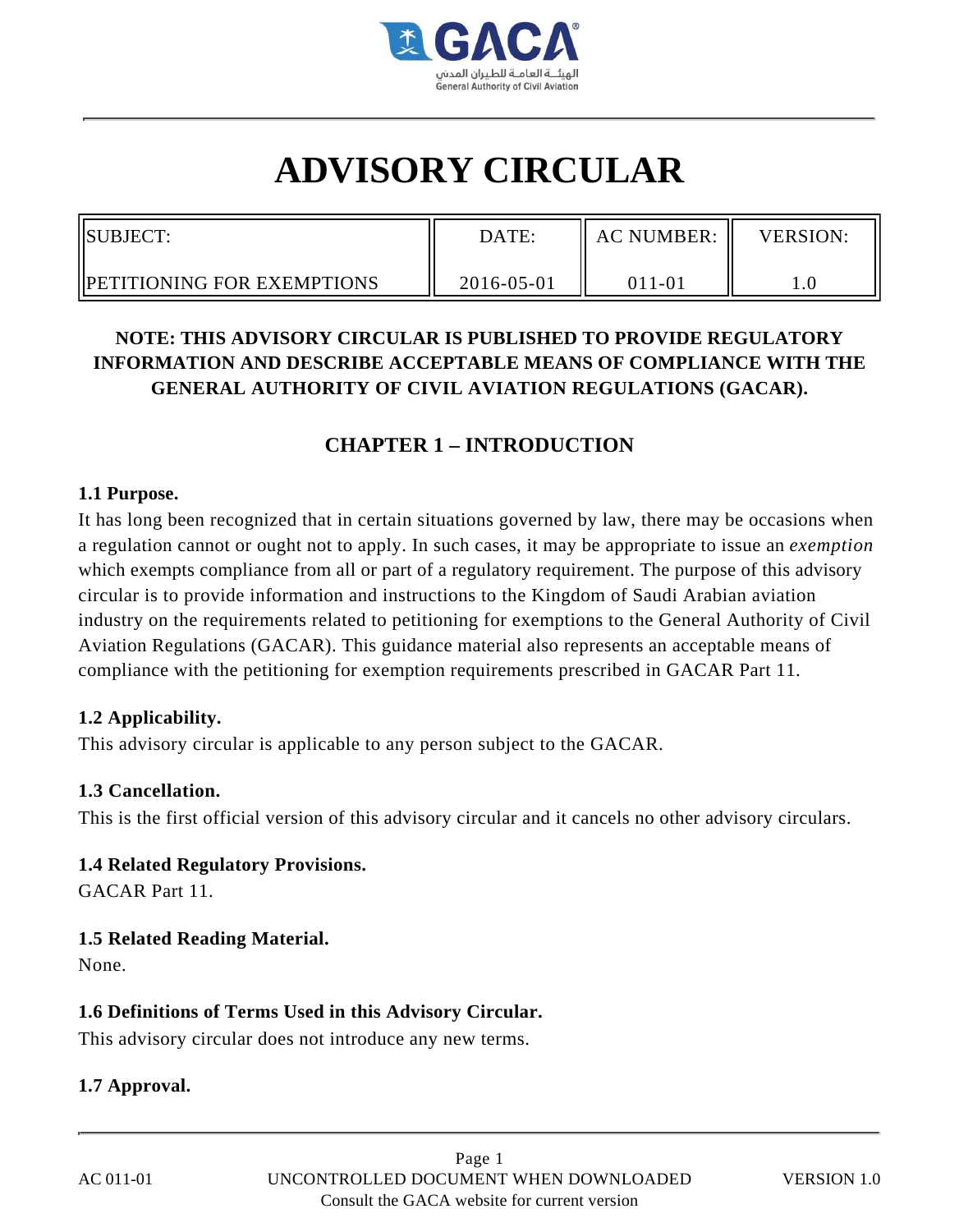

This advisory circular has been approved for publication by the Assistant President, Safety, Security and Air Transport Sector of the General Authority of Civil Aviation.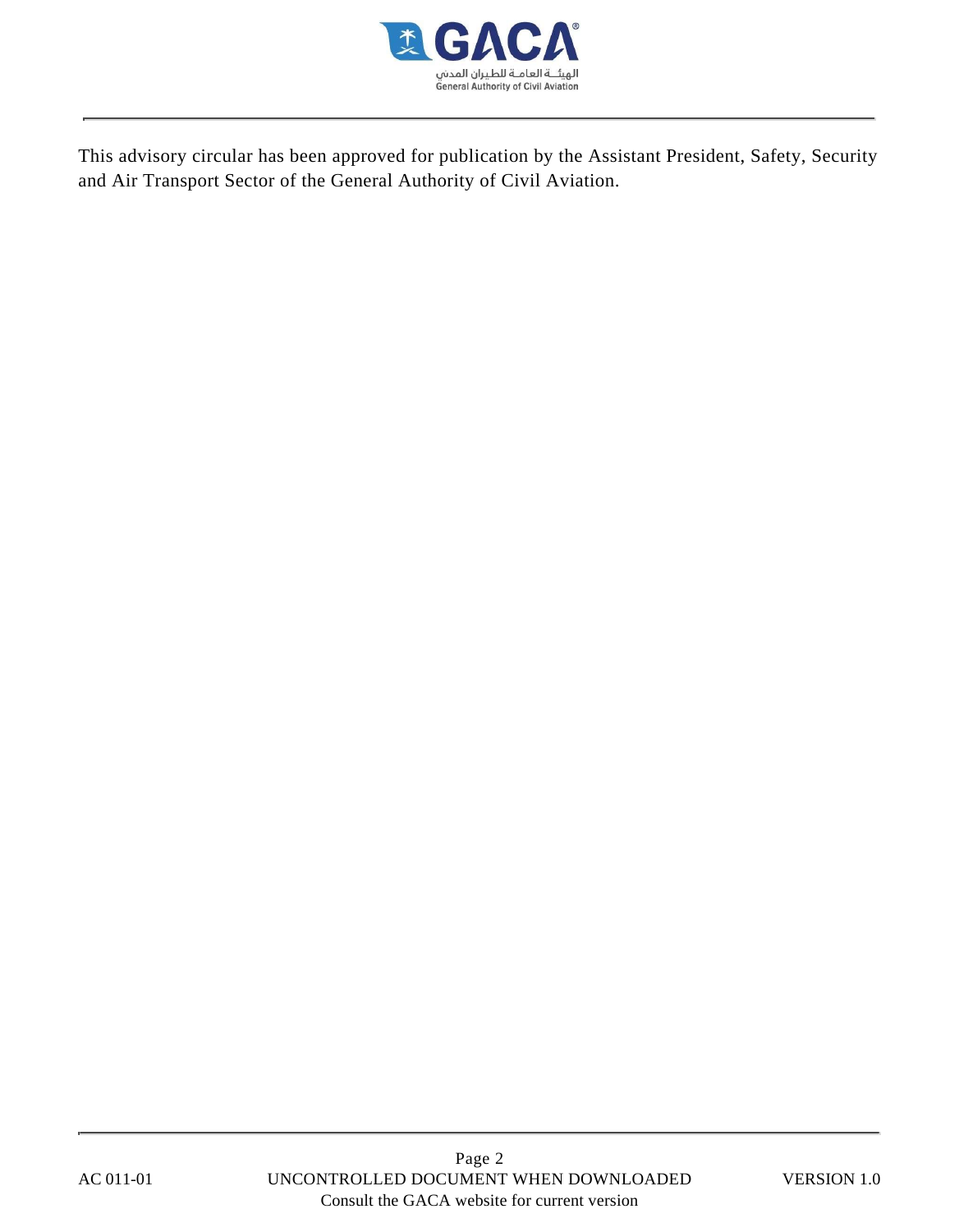

# **CHAPTER 2 – PETITIONING PROCEDURES**

#### **2.1 General.**

This chapter summarizes essential information for all petitioners for regulatory exemptions under GACAR Part 11. Petitioners are reminded that should GACA refuse to grant the exemption they may be eligible to appeal that decision in accordance with the appeal regulations prescribed in Subpart I of GACAR Part 13.

NOTE: All applicable forms and e-services may be accessed on the GACA website at www.gaca.gov.sa.

#### **2.2 Background.**

The regulatory exemption process is a three phase process:

Phase 1 - Petition for exemption Phase 2 - GACA review and analysis Phase 3 - Final decision (grant, partial grant, or denial)

Exemptions are granted by the President only in exceptional circumstances and only after a thorough analysis is conducted on the impact the granting the exemption may have on civil aviation in the Kingdom of Saudi Arabia. The test for assessing each petition for exemption is two-fold. In order to grant an exemption, the following two questions must be answered positively:

1. Have specific restrictions or conditions or other compensating factors been imposed that will provide for an acceptable level of safety to account for the regulatory requirements that are being exempted?

2. Is the exemption in the best interest of the Kingdom of Saudi Arabia?

The GACA analysis of each exemption request is undertaken by a group of experts within the Safety, Security and Air Transport Sector under the direction of the Assistant President. The petitioner is reminded that their petition should include as much information as possible to assist the GACA in completing a comprehensive and accurate analysis of the petition. The GACA analysis takes time to complete and petitioners must not assume that they will receive a decision on their petition immediately after submitting it.

The final decision and authority to grant an exemption rests with the Assistant President, Safety, Security and Air Transport Sector. The final decision will be; grant, partial grant, or deny. Many exemptions will be time limited and thus will contain a validity period. The final decision will be communicated to the petitioner by an official letter.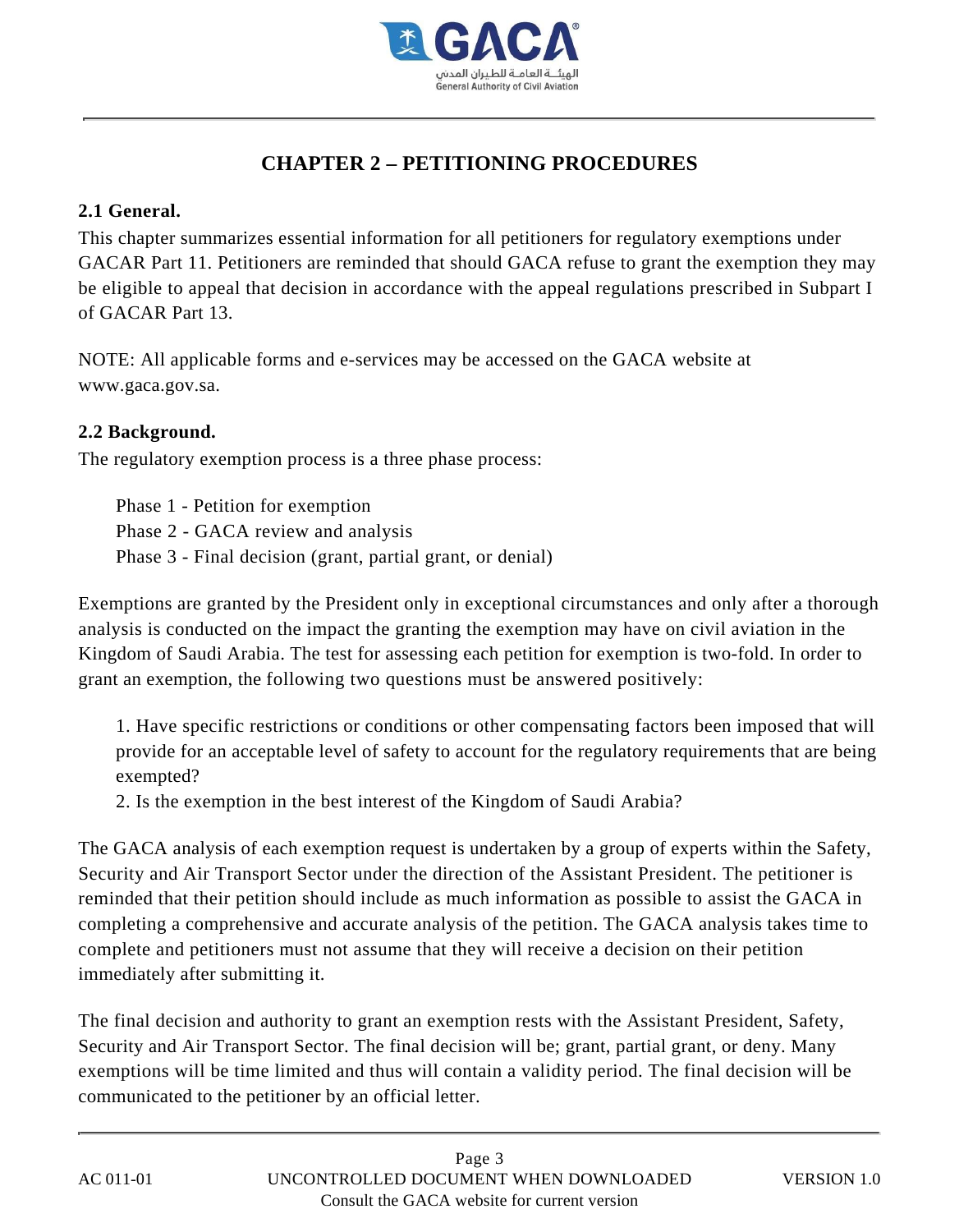

An exemption cannot be used to compel a petitioner to do something that the regulations themselves do not require. If, in the course of granting a petitioner relief from a regulation, the exemption process actually imposes more onerous conditions than the regulation itself, the petitioner always has the choice to not take advantage of the exemption. In this case, the petitioner is expected to comply fully with the existing regulations and standards. Note that if the petitioner does not comply with the conditions of an exemption, the exemption becomes null and void and the person must comply fully with the regulations.

NOTE: Petitioners for exemptions who are certificate holders that have operations specifications as part of their certificate must first apply for, and obtain, authorization to use a granted exemption prior to actually gaining the exemption's benefits. This authorization to use an exemption is normally recorded by the issuance of the A5 operations specification (e.g. OpSpec 121.A.005 for air carriers).

#### **2.3 Petitioning Procedures.**

Petitioners for exemptions must petition in writing using the Form 1001. Table 2.1 summarizes the important information related to petitioning for an exemption.

| $\left  \text{Related rule}(s) \right $                      | <b>GACAR Part 11</b>                                                                                                                                                                                                                               |
|--------------------------------------------------------------|----------------------------------------------------------------------------------------------------------------------------------------------------------------------------------------------------------------------------------------------------|
| $\left\vert \mathbf{F}orm(s) \text{ to be used:}\right\vert$ | <b>Form 1001</b>                                                                                                                                                                                                                                   |
| $\vert$ Availability of e-service:                           | Yes                                                                                                                                                                                                                                                |
| <i>How to fill in form(s):</i>                               | 1. Fill in requested information. All blocks must be<br>completed except entries in Block 13 are only required if the<br>answer to Block 12 is YES. Use additional sheets if<br>necessary.<br>2. Complete the form by signing and dating the form. |
| Required supporting document $(s)$ :                         | None                                                                                                                                                                                                                                               |
| [Fee:                                                        | None                                                                                                                                                                                                                                               |

#### **Table 2.1 - Application for Petitioning for Exemption**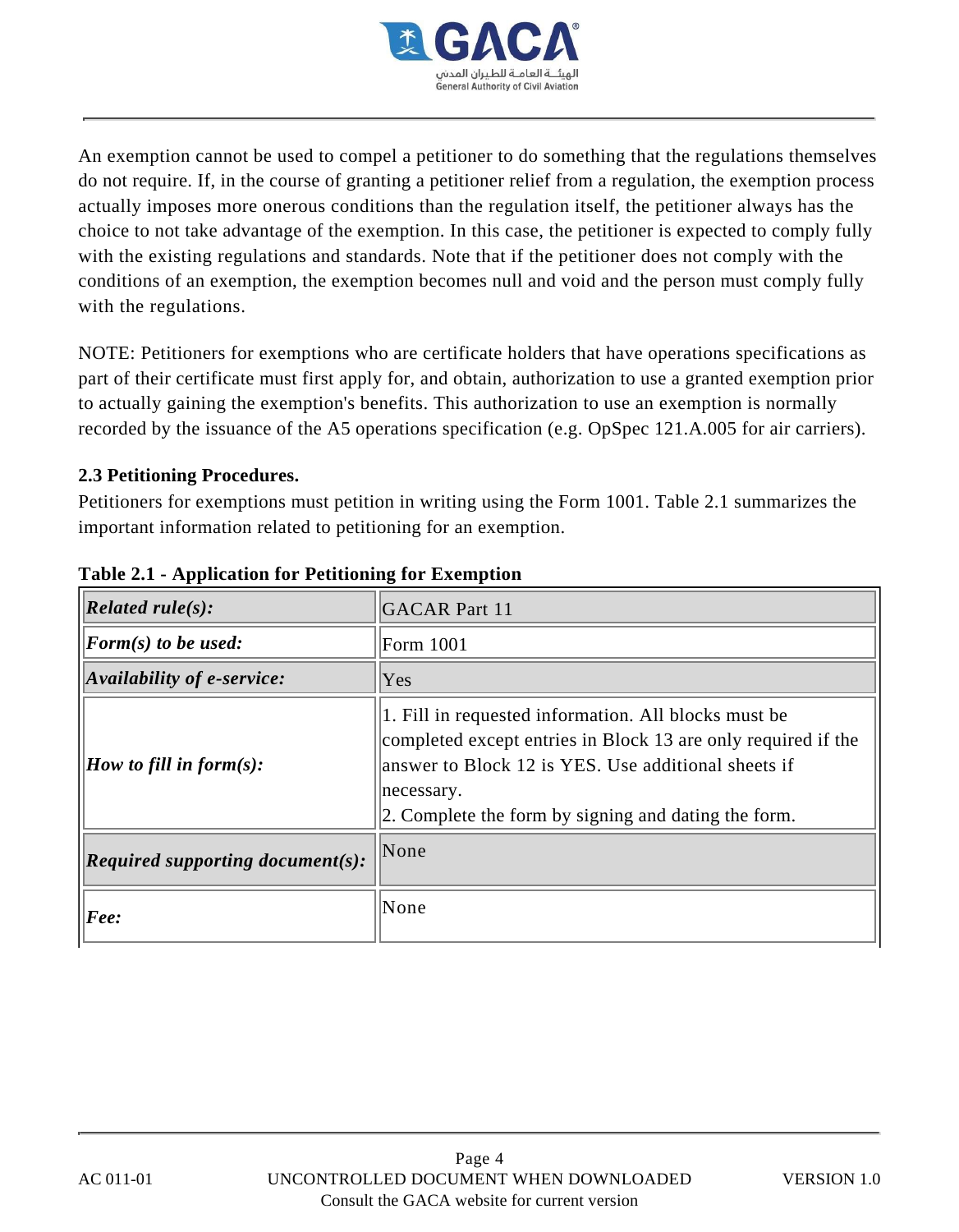

| <b>Where to submit:</b>                        | $\ln$ person:<br>General Authority of Civil Aviation<br><b>Legislation Department</b><br>Safety, Security and Air Transport Sector Building<br>KAIA, Jeddah<br>By mail:<br>General Authority of Civil Aviation<br><b>Legislation Department</b><br>P.O. Box 887<br>Jeddah, 21421 |  |
|------------------------------------------------|----------------------------------------------------------------------------------------------------------------------------------------------------------------------------------------------------------------------------------------------------------------------------------|--|
| Normal processing time:                        | 30 working days. NOTE: For complex cases the processing<br>time may be longer.                                                                                                                                                                                                   |  |
| Means to be informed of the<br><i>outcome:</i> | Letter                                                                                                                                                                                                                                                                           |  |
| Where to pick up:                              | General Authority of Civil Aviation<br><b>Legislation Department</b><br>Safety, Security and Air Transport Sector Building<br>KAIA, Jeddah                                                                                                                                       |  |
| Special notes:                                 | None                                                                                                                                                                                                                                                                             |  |